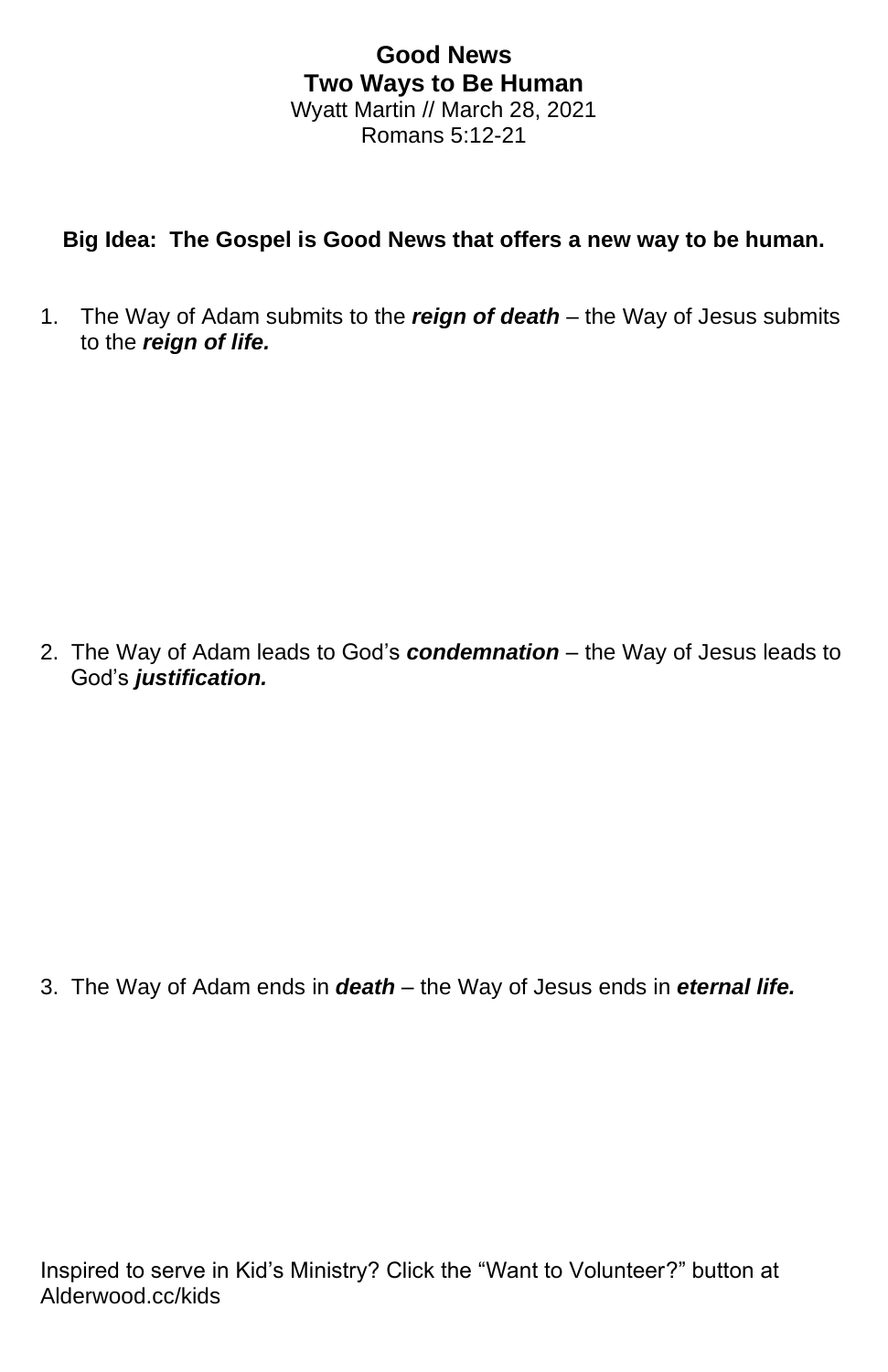## **Sermon questions**

We're in a series in the book of Romans called Good News where we are studying the many ways that the gospel is good news for everyone. This week, our passage is **Romans 5:12-21**, and we learn that the gospel is good news that offers a new way to be human.

Use these questions to discuss the message from Sunday, focusing on how you can **grow** as an everyday follower of Jesus and how you can **go** accomplish what Jesus calls you to do.

1. After reading this passage and listening to the message, what differences between the way of Adam and the way of Jesus are most impactful to you?

2. Have someone read vs. **15-17**. The word *gift* is repeated five times here. What is the gift? What aspects of God's gift to us through Christ are future only and which aspects are experienced today?